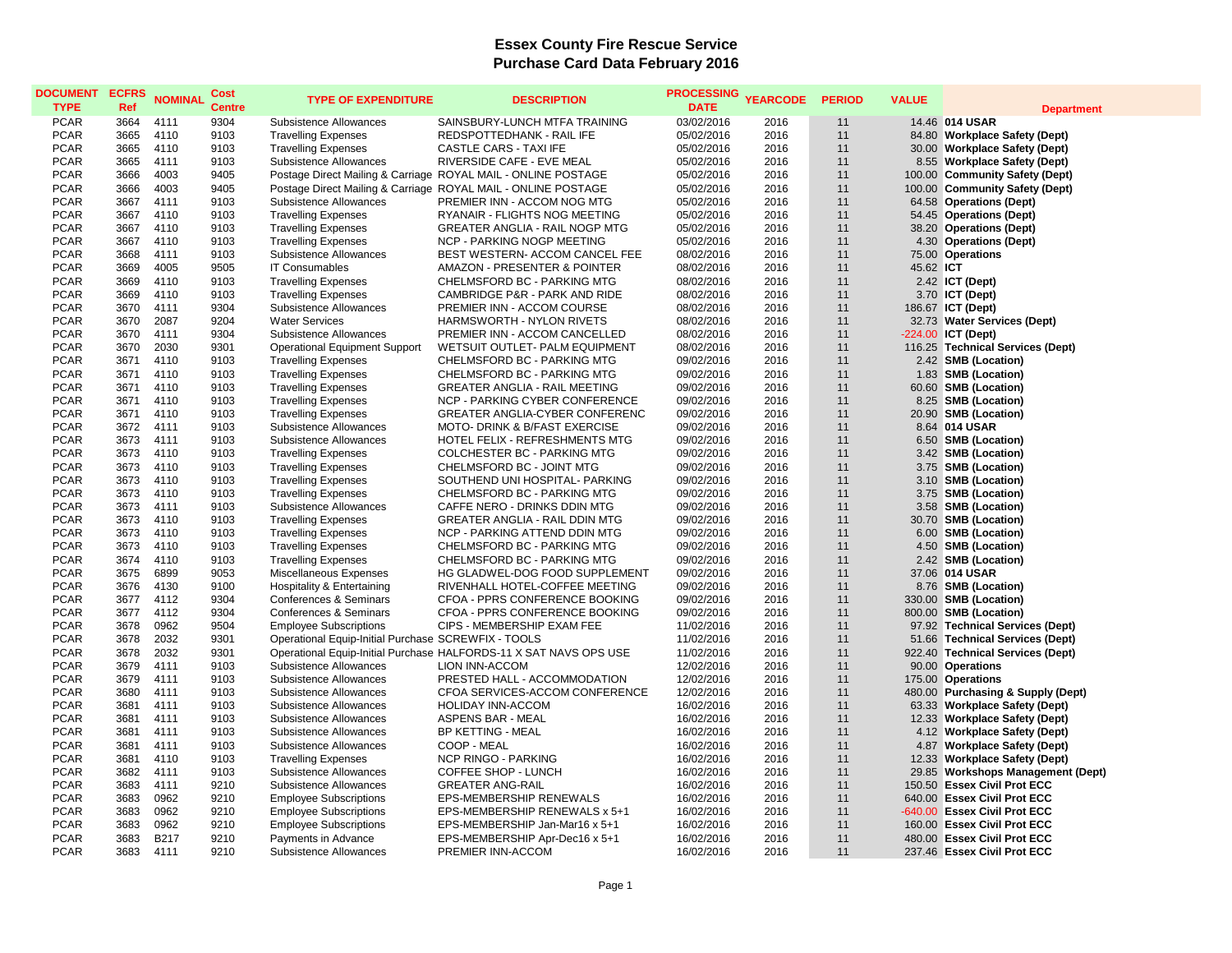## **Essex County Fire Rescue Service Purchase Card Data February 2016**

| <b>DOCUMENT</b><br><b>TYPE</b> | <b>ECFRS</b><br>Ref | <b>NOMINAL</b> | Cost<br><b>Centre</b> | <b>TYPE OF EXPENDITURE</b>           | <b>DESCRIPTION</b>                  | <b>PROCESSING</b><br><b>DATE</b> | <b>YEARCODE</b> | <b>PERIOD</b> | <b>VALUE</b> | <b>Department</b>                  |
|--------------------------------|---------------------|----------------|-----------------------|--------------------------------------|-------------------------------------|----------------------------------|-----------------|---------------|--------------|------------------------------------|
| <b>PCAR</b>                    | 3683                | 4008           | 9210                  | Media Expenses                       | 123 REG-RENEWAL SUB DOMAIN          | 16/02/2016                       | 2016            | 11            |              | 10.00 Essex Civil Prot ECC         |
| <b>PCAR</b>                    | 3683                | 4111           | 9210                  | Subsistence Allowances               | <b>GREATER ANG-TRAIN</b>            | 16/02/2016                       | 2016            | 11            |              | 29.00 Essex Civil Prot ECC         |
| <b>PCAR</b>                    | 3684                | 4111           | 9210                  | Subsistence Allowances               | <b>GIARAFFE - MEAL</b>              | 16/02/2016                       | 2016            | 11            |              | 11.25 Essex Civil Prot ECC         |
| <b>PCAR</b>                    | 3684                | 4110           | 9210                  | <b>Travelling Expenses</b>           | CHAUFFEUR BUS - TAXI TO LHW         | 16/02/2016                       | 2016            | 11            |              | 95.00 Essex Civil Prot ECC         |
| <b>PCAR</b>                    | 3684                | 4110           | 9210                  | <b>Travelling Expenses</b>           | CHAUFFEUR BUS - TAXI FROM LHW       | 16/02/2016                       | 2016            | 11            |              | 95.00 Essex Civil Prot ECC         |
| <b>PCAR</b>                    | 3684                | 4110           | 9210                  | <b>Travelling Expenses</b>           | <b>GREATER ANG-TRAIN</b>            | 16/02/2016                       | 2016            | 11            |              | 30.50 Essex Civil Prot ECC         |
| <b>PCAR</b>                    | 3684                | 4111           | 9210                  | Subsistence Allowances               | PREMIER INN-ACCOM                   | 16/02/2016                       | 2016            | 11            |              | 88.32 Essex Civil Prot ECC         |
| <b>PCAR</b>                    | 3685                | 4005           | 9210                  | <b>IT Consumables</b>                | CURRYS - 65" LED TV                 | 16/02/2016                       | 2016            | 11            |              | 1,015.82 Essex Civil Prot ECC      |
| <b>PCAR</b>                    | 3685                | 4008           | 9210                  | Media Expenses                       | WIX.COM-PURCHASE ECPEM DOMAIN       | 16/02/2016                       | 2016            | 11            |              | 34.80 Essex Civil Prot ECC         |
| <b>PCAR</b>                    | 3685                | 4008           | 9210                  | Media Expenses                       | WIX.COM-WEBSITE                     | 16/02/2016                       | 2016            | 11            |              | 93.13 Essex Civil Prot ECC         |
| <b>PCAR</b>                    | 3686                | 4005           | 9210                  | <b>IT Consumables</b>                | MAPLIN-2 X VGA SWITCH BOX           | 16/02/2016                       | 2016            | 11            |              | 33.32 Essex Civil Prot ECC         |
| <b>PCAR</b>                    | 3686                | 4005           | 9210                  | <b>IT Consumables</b>                | POUNDSTRECHERS-3X IPAD CABLES       | 16/02/2016                       | 2016            | 11            |              | 4.97 Essex Civil Prot ECC          |
| <b>PCAR</b>                    | 3686                | 4005           | 9210                  | <b>IT Consumables</b>                | SAINSBURY-2M HDMI CABLE             | 16/02/2016                       | 2016            | 11            |              | 11.25 Essex Civil Prot ECC         |
| <b>PCAR</b>                    | 3687                | 4037           | 9202                  | Fire Prevention Support              | <b>BP- DEICER H&amp;S EMERGENCY</b> | 16/02/2016                       | 2016            | 11            |              | 2.82 Workplace Safety              |
| <b>PCAR</b>                    | 3688                | 4019           | 9201                  | <b>Community Safety</b>              | SAINSBURYS- CATERING FIREBREAK      | 22/02/2016                       | 2016            | 11            |              | 69.35 Community Safety             |
| PCAR                           | 3688                | 4019           | 9201                  | <b>Community Safety</b>              | SAINSBURYS- CATERING FIREBREAK      | 22/02/2016                       | 2016            | 11            |              | 37.62 Community Safety             |
| <b>PCAR</b>                    | 3688                | 4019           | 9201                  | <b>Community Safety</b>              | SAINSBURYS- CATERING FIREBREAK      | 22/02/2016                       | 2016            | 11            |              | 33.96 Community Safety             |
| <b>PCAR</b>                    | 3688                | 4019           | 9201                  | <b>Community Safety</b>              | SAINSBURYS- CATERING FIREBREAK      | 22/02/2016                       | 2016            | 11            |              | 36.60 Community Safety             |
| <b>PCAR</b>                    | 3688                | 4019           | 9201                  | <b>Community Safety</b>              | SAINSBURYS- CATERING FIREBREAK      | 22/02/2016                       | 2016            | 11            |              | 33.52 Community Safety             |
| <b>PCAR</b>                    | 3688                | 4019           | 9201                  | <b>Community Safety</b>              | SAINSBURYS- CATERING FIREBREAK      | 22/02/2016                       | 2016            | 11            |              | 6.74 Community Safety              |
| <b>PCAR</b>                    | 3688                | 4019           | 9201                  | <b>Community Safety</b>              | SAINSBURYS- CATERING FIREBREAK      | 22/02/2016                       | 2016            | 11            |              | 71.84 Community Safety             |
| <b>PCAR</b>                    | 3689                | 4019           | 9201                  | <b>Community Safety</b>              | SAINSBURY-CATERING FIRE CADETS      | 22/02/2016                       | 2016            | 11            |              | 18.53 Community Safety             |
| <b>PCAR</b>                    | 3689                | 4019           | 9201                  | <b>Community Safety</b>              | GO OUTDOORS - WALKING EQUIP         | 22/02/2016                       | 2016            | 11            |              | 77.09 Community Safety             |
| <b>PCAR</b>                    | 3689                | 4019           | 9201                  | <b>Community Safety</b>              | YHA - ACCOM D OF E GOLD             | 22/02/2016                       | 2016            | 11            |              | 50.00 Community Safety             |
| <b>PCAR</b>                    | 3689                | 4019           | 9201                  | <b>Community Safety</b>              | YHA - ACCOM D OF E GOLD             | 22/02/2016                       | 2016            | 11            |              | 192.00 Community Safety            |
| <b>PCAR</b>                    | 3689                | 4019           | 9201                  | <b>Community Safety</b>              | CO-OP - CATERING FIREBREAK          | 22/02/2016                       | 2016            | 11            |              | 67.08 Community Safety             |
| <b>PCAR</b>                    | 3689                | 4019           | 9201                  | <b>Community Safety</b>              | MORRISONS-CATERING FIREBREAK        | 22/02/2016                       | 2016            | 11            |              | 35.86 Community Safety             |
| <b>PCAR</b>                    | 3689                | 4019           | 9201                  | <b>Community Safety</b>              | MORRISONS-CATERING FIREBREAK        | 22/02/2016                       | 2016            | 11            |              | 41.81 Community Safety             |
| <b>PCAR</b>                    | 3689                | 4019           | 9201                  | <b>Community Safety</b>              | MORRISONS-CATERING FIREBREAK        | 22/02/2016                       | 2016            | 11            |              | 47.19 Community Safety             |
| <b>PCAR</b>                    | 3689                | 4019           | 9201                  | <b>Community Safety</b>              | MORRISONS-CATERING FIREBREAK        | 22/02/2016                       | 2016            | 11            |              | 65.75 Community Safety             |
| <b>PCAR</b>                    | 3689                | 4019           | 9201                  | <b>Community Safety</b>              | CHELMSFORD BC - PARKING COURSE      | 22/02/2016                       | 2016            | 11            |              | 8.33 Community Safety              |
| <b>PCAR</b>                    | 3690                | 4019           | 9201                  | <b>Community Safety</b>              | ALDI - CATERING FIREBREAK           | 22/02/2016                       | 2016            | 11            |              | 10.56 Community Safety             |
| <b>PCAR</b>                    | 3690                | 4019           | 9201                  | <b>Community Safety</b>              | SAINSBURYS-CATERING FIREBREAK       | 22/02/2016                       | 2016            | 11            |              | 49.22 Community Safety             |
| <b>PCAR</b>                    | 3690                | 4019           | 9201                  | <b>Community Safety</b>              | SAINSBURYS-CATERING FIREBREAK       | 22/02/2016                       | 2016            | 11            |              | 30.37 Community Safety             |
| <b>PCAR</b>                    | 3690                | 4019           | 9201                  | <b>Community Safety</b>              | SAINSBURYS-CATERING FIREBREAK       | 22/02/2016                       | 2016            | 11            |              | 35.37 Community Safety             |
| <b>PCAR</b>                    | 3690                | 4019           | 9201                  | <b>Community Safety</b>              | SAINSBURYS-CATERING FIREBREAK       | 22/02/2016                       | 2016            | 11            |              | 36.97 Community Safety             |
| <b>PCAR</b>                    | 3690                | 4019           | 9201                  | <b>Community Safety</b>              | ALDI - CATERING FIREBREAK           | 22/02/2016                       | 2016            | 11            |              | 3.89 Community Safety              |
| <b>PCAR</b>                    | 3690                | 4019           | 9201                  | <b>Community Safety</b>              | SAINSBURYS-CATERING FIREBREAK       | 22/02/2016                       | 2016            | 11            |              | 39.24 Community Safety             |
| <b>PCAR</b>                    | 3691                | 4015           | 8200                  | <b>Community Commanders Funds</b>    | SAINSBURYS - REFRESHMENTS           | 22/02/2016                       | 2016            | 11            |              | 7.59 East Area Command             |
| <b>PCAR</b>                    | 3692                | 2030           | 9301                  | <b>Operational Equipment Support</b> | SCREWFIX - TOUCH N TUFF GLOVES      | 22/02/2016                       | 2016            | 11            |              | 15.83 Technical Services           |
| <b>PCAR</b>                    | 3693                | 4019           | 9201                  | <b>Community Safety</b>              | DASH4IT - MAPS M/L - D OF E         | 22/02/2016                       | 2016            | 11            |              | 43.47 Community Safety             |
| <b>PCAR</b>                    | 3694                | 0702           | 9304                  | External Training - L&D Panel        | LYONS - RESCUE WORKSHOP             | 22/02/2016                       | 2016            | 11            |              | 360.00 014 USAR                    |
| <b>PCAR</b>                    | 3694                | 4111           | 9304                  | Subsistence Allowances               | McDONALDS- LUNCH MTFA TRAINING      | 22/02/2016                       | 2016            | 11            |              | 9.73 014 USAR                      |
| <b>PCAR</b>                    | 3694                | 4111           | 9304                  | Subsistence Allowances               | McDONALDS- LUNCH MTFA TRAINING      | 22/02/2016                       | 2016            | 11            |              | 26.12 014 USAR                     |
| <b>PCAR</b>                    | 3695                | 4111           | 9103                  | Subsistence Allowances               | FRANKIE&BENNYS- COFFEE ANGLOCO      | 22/02/2016                       | 2016            | 11            |              | 2.87 Workshops Management (Dept)   |
| <b>PCAR</b>                    | 3695                | 4111           | 9103                  | Subsistence Allowances               | FRANKIE&BENNYS- DINNER ANGLOCO      | 22/02/2016                       | 2016            | 11            |              | 12.58 Workshops Management (Dept)  |
| <b>PCAR</b>                    | 3695                | 4111           | 9103                  | Subsistence Allowances               | PREMIER INN - ACCOM ANGLOCO         | 22/02/2016                       | 2016            | 11            |              | 136.65 Workshops Management (Dept) |
| <b>PCAR</b>                    | 3695                | 4111           | 9103                  | Subsistence Allowances               | PIZZA HUT - DINNER ANGLOCO          | 22/02/2016                       | 2016            | 11            |              | 11.46 Workshops Management (Dept)  |
| <b>PCAR</b>                    | 3695                | 4111           | 9103                  | Subsistence Allowances               | COSTA - LUNCH ANGLOCO VISIT         | 22/02/2016                       | 2016            | 11            |              | 8.61 Workshops Management (Dept)   |
| <b>PCAR</b>                    | 3696                | 4019           | 9201                  | <b>Community Safety</b>              | PAYPAL - SET UP CODE                | 22/02/2016                       | 2016            | 11            |              | 1.00 Community Safety              |
| <b>PCAR</b>                    | 3696                | 4019           | 9201                  | <b>Community Safety</b>              | PAYPAL - OVEN CLEANING SERVICE      | 22/02/2016                       | 2016            | 11            |              | 70.00 Community Safety             |
| <b>PCAR</b>                    | 3696                | 4019           | 9201                  | <b>Community Safety</b>              | PAYPAL - OVEN CLEANING SERVICE      | 22/02/2016                       | 2016            | 11            |              | 70.00 Community Safety             |
| <b>PCAR</b>                    | 3696                | 4019           | 9201                  | <b>Community Safety</b>              | PAYPAL - OVEN CLEANING SERVICE      | 22/02/2016                       | 2016            | 11            |              | 60.00 Community Safety             |
| <b>PCAR</b>                    | 3696                | 4019           | 9201                  | <b>Community Safety</b>              | PAYPAL - OVEN CLEANING SERVICE      | 22/02/2016                       | 2016            | 11            |              | 70.00 Community Safety             |
| <b>PCAR</b>                    | 3696                | 4019           | 9201                  | <b>Community Safety</b>              | PAYPAL - OVEN CLEANING SERVICE      | 22/02/2016                       | 2016            | 11            |              | 60.00 Community Safety             |
| <b>PCAR</b>                    | 3696                | 4019           | 9201                  | <b>Community Safety</b>              | PAYPAL - OVEN CLEANING SERVICE      | 22/02/2016                       | 2016            | 11            |              | 55.00 Community Safety             |